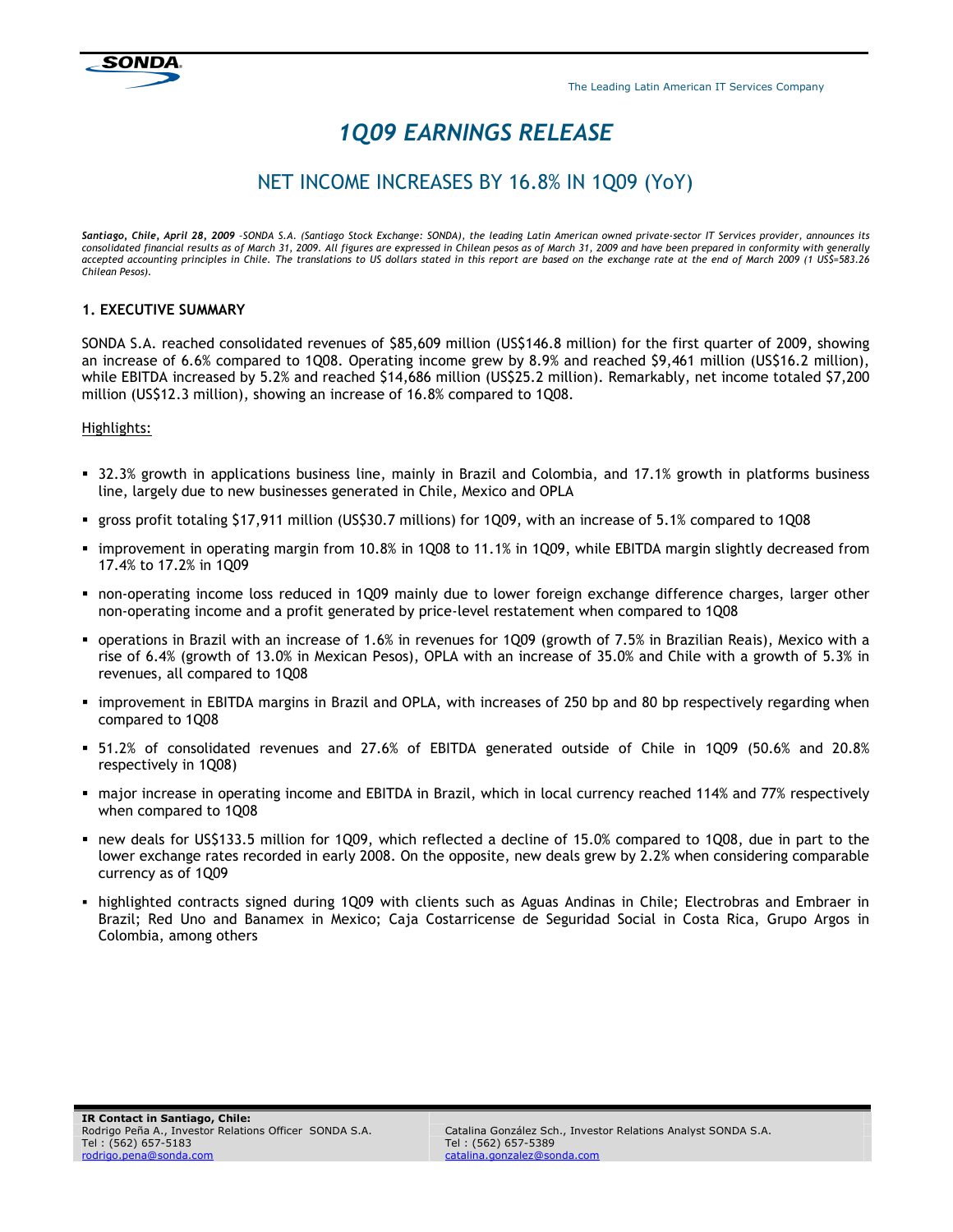### Figure 1 - Consolidated Financial Statements

|                                            | SONDA CONSOLIDATED FINANCIAL STATEMENT            |               |          |           |  |  |  |
|--------------------------------------------|---------------------------------------------------|---------------|----------|-----------|--|--|--|
|                                            | Mar-08 / Mar-09                                   |               |          |           |  |  |  |
|                                            | In millions of constant Ch\$ as of March 31, 2009 |               |          |           |  |  |  |
| <b>Income Statement</b>                    | Mar-08                                            | <b>Mar-09</b> | Var.     | %         |  |  |  |
| <b>Revenues</b>                            | 80,316                                            | 85,609        | 5,293    | 6.6%      |  |  |  |
| Cost of Sales                              | $-63,278$                                         | $-67,699$     | $-4,420$ | 7.0%      |  |  |  |
| <b>Gross Profit</b>                        | 17,038                                            | 17,911        | 873      | 5.1%      |  |  |  |
| Administrative and Selling Expenses        | $-8,351$                                          | $-8,450$      | $-98$    | 1.2%      |  |  |  |
| <b>Operating Income</b>                    | 8,687                                             | 9,461         | 774      | 8.9%      |  |  |  |
| Depreciation and Amortization              | 5,278                                             | 5,225         | $-53$    | $-1.0%$   |  |  |  |
| <b>EBITDA</b>                              | 13,965                                            | 14,686        | 721      | 5.2%      |  |  |  |
| Financial Income (Expense), Net            | 336                                               | 239           | $-98$    | $-29.0%$  |  |  |  |
| Financial Income                           | 1,132                                             | 1,017         | $-116$   | $-10.2%$  |  |  |  |
| <b>Financial Expense</b>                   | $-796$                                            | $-778$        | 18       | $-2.2%$   |  |  |  |
| Price-level Restatement                    | $-514$                                            | 525           | 1,039    | $-202.2%$ |  |  |  |
| Foreign Exchange Difference                | $-1,581$                                          | -84           | 1,497    | $-94.7%$  |  |  |  |
| Other Non-Operating Incomes                | $-1,734$                                          | $-772$        | 962      | $-55.5%$  |  |  |  |
| <b>Non Operating Income</b>                | $-3,493$                                          | $-92$         | 3,401    | $-97.4%$  |  |  |  |
| Income before Taxes                        | 5,194                                             | 9,369         | 4,175    | 80.4%     |  |  |  |
| <b>Income Taxes</b>                        | 1,382                                             | $-1,862$      | $-3,245$ | $-234.8%$ |  |  |  |
| Minority Interest                          | $-423$                                            | $-314$        | 109      | $-25.7%$  |  |  |  |
| Amortization of Negative Goodwill          | 13                                                | 8             | $-5$     | $-40.1%$  |  |  |  |
| <b>Net Income</b>                          | 6,166                                             | 7,200         | 1,034    | 16.8%     |  |  |  |
| <b>Balance Sheet</b>                       | Mar-08                                            | <b>Mar-09</b> | Var.     | %         |  |  |  |
| Assets                                     | 343,903                                           | 359,672       | 15,769   | 4.6%      |  |  |  |
| <b>Current Assets</b>                      | 171,043                                           | 178,351       | 7,308    | 4.3%      |  |  |  |
| Cash and Equivalents                       | 49,604                                            | 52,402        | 2,799    | 5.6%      |  |  |  |
| <b>Accounts Receivables</b>                | 88,009                                            | 95,341        | 7,332    | 8.3%      |  |  |  |
| <i><b>Inventories</b></i>                  | 10,046                                            | 12,303        | 2,258    | 22.5%     |  |  |  |
| <b>Other Current Assets</b>                | 23,385                                            | 18,305        | $-5,080$ | $-21.7%$  |  |  |  |
| Property, Plant and Equipment              | 58,749                                            | 58,056        | $-693$   | $-1.2%$   |  |  |  |
| Investment in Other Companies              | 2,356                                             | 2,730         | 374      | 15.9%     |  |  |  |
| <b>Other Assets</b>                        | 111,754                                           | 120,534       | 8,780    | 7.9%      |  |  |  |
| Liabilities                                | 97,922                                            | 88,266        | $-9,656$ | $-9.9%$   |  |  |  |
| <b>Current Liabilities</b>                 | 66,233                                            | 66,480        | 247      | 0.4%      |  |  |  |
| <b>Short-Term Financial Debt</b>           | 17,525                                            | 16,994        | $-531$   | $-3.0%$   |  |  |  |
| <b>Other Current Liabilities</b>           | 48,708                                            | 49,486        | 778      | 1.6%      |  |  |  |
| Long-Term Financial Debt                   | 19,142                                            | 12,019        | $-7,123$ | $-37.2%$  |  |  |  |
| <b>Other Current Liabilities</b>           | 8,597                                             | 6,469         | $-2,128$ | $-24.8%$  |  |  |  |
| Minority Interest                          | 3,950                                             | 3,298         | $-652$   | $-16.5%$  |  |  |  |
| <b>Total Shareholder's Equity</b>          | 245,981                                           | 271,406       | 25,425   | 10.3%     |  |  |  |
| Total Liabilities and Shareholder's Equity | 343,903                                           | 359,672       | 15,769   | 4.6%      |  |  |  |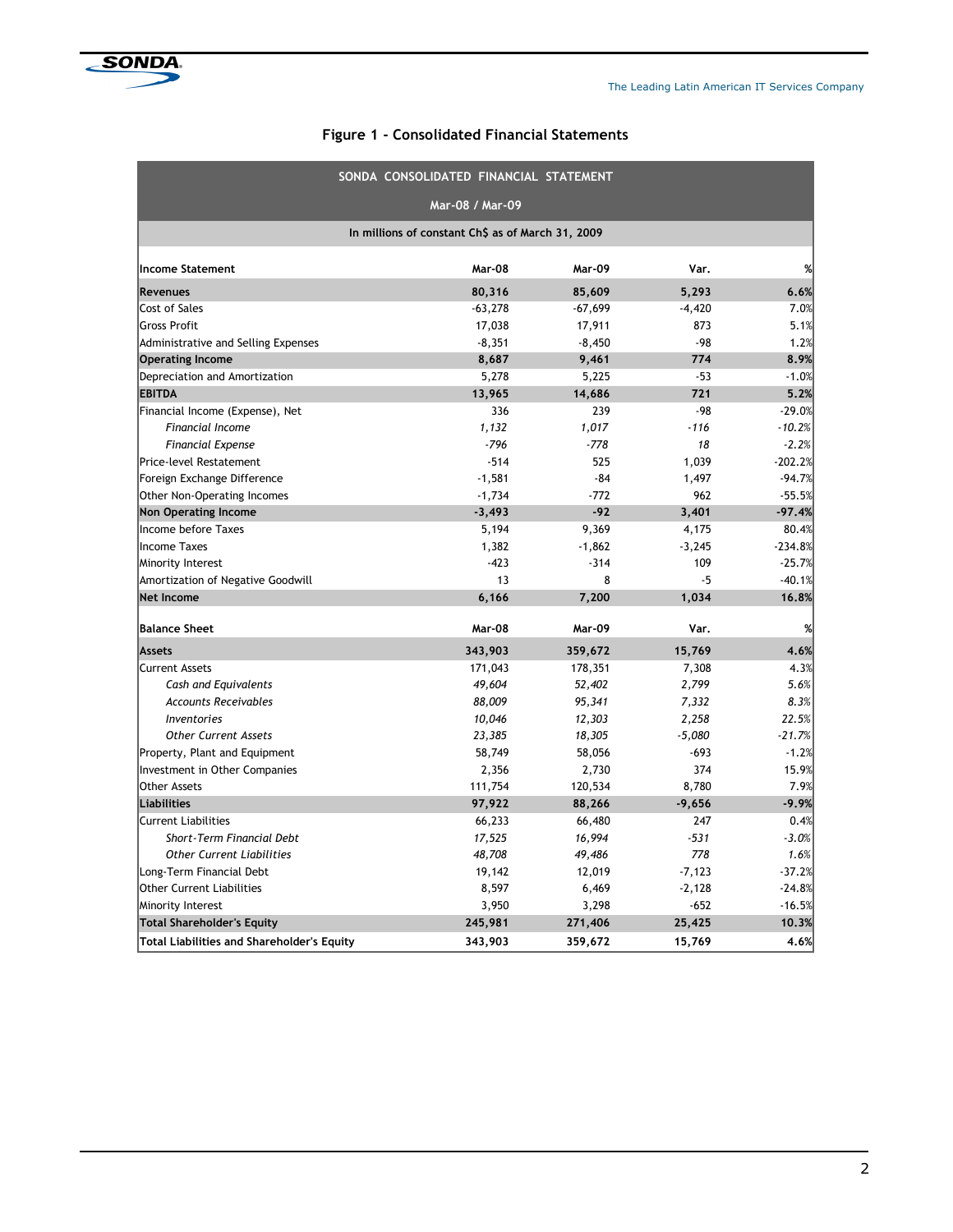

#### 2. MANAGEMENT DISCUSSION AND ANALYSIS ON 1Q09 CONSOLIDATED RESULTS

#### FIRST QUARTER 2009 CONSOLIDATED RESULTS (1Q09)

#### REVENUES

For the first quarter of 2009, consolidated revenues amounted to \$85,609 million (US\$146.8 million), representing a 6.6% growth when compared to 1Q08, which was mainly explained by:

 revenues from IT services business reached \$52,453 million (US\$89.9 million) for 1Q09, representing a slight decrease of 1.5% as a consequence of the following:

- lower revenues coming from professional services and systems integration (-\$2,879 million equivalent to US\$4.9 million), mainly related to businesses in Brazil

- larger revenues coming from outsourcing services (+\$1,018 million equivalent to US\$1.7 million), primarily related to businesses in Brazil and Colombia

- larger revenues coming from IT support services (+\$1,077 million equivalent to US\$1.8 million), mostly generated in OPLA

increase of 32.3% in revenues from the applications business segment, reaching \$12,615 million (US\$21.6) million) for 1Q09, largely as a result of:

- larger revenues coming from support and implementation services (+\$4,381 million equivalent to US\$7.5 million), mostly due to new businesses developed in Brazil and OPLA (primarily Colombia)

- larger revenues coming from development and maintenance (+\$1,027 million equivalent to US\$1.8 million), mainly explained by the business mentioned above

 rise of 17.1% in revenues from the platforms business, amounting to \$20,542 million (US\$35.2 million) for 1Q09, mainly as a result of:

- increase in hardware sales (+\$2,282 million equivalent to US\$3.9 million), due to businesses in Chile - growth in software sales (+\$677 million equivalent to US\$1.1 million), as a result of larger sales in Mexico and OPLA

IT services business contributed with a 61.3% of consolidated revenues for 1Q09, applications business generated a 14.7% and platforms business a 24.0%.

| SONDA CONSOLIDATED - Millions of constant Ch\$ as of March 31, 2009 |        |        |       |         |  |
|---------------------------------------------------------------------|--------|--------|-------|---------|--|
| <b>Revenues</b>                                                     | Mar-08 | Mar-09 | Var.  | %       |  |
| <b>Business Line</b>                                                |        |        |       |         |  |
| <b>IPlatforms</b>                                                   | 17,544 | 20,542 | 2,997 | 17.1%   |  |
| <b>IIT Services</b>                                                 | 53,238 | 52,453 | -785  | $-1.5%$ |  |
| Applications                                                        | 9,534  | 12,615 | 3,081 | 32.3%   |  |
| Total                                                               | 80,316 | 85,609 | 5,293 | 6.6%    |  |
| <b>Share by Business Line</b>                                       |        |        |       |         |  |
| <b>Platforms</b>                                                    | 21.8%  | 24.0%  |       |         |  |
| <b>IIT Services</b>                                                 | 66.3%  | 61.3%  |       |         |  |
| Applications                                                        | 11.9%  | 14.7%  |       |         |  |
| Total                                                               | 100.0% | 100.0% |       |         |  |

#### Figure 2 - Consolidated Revenues by Business Line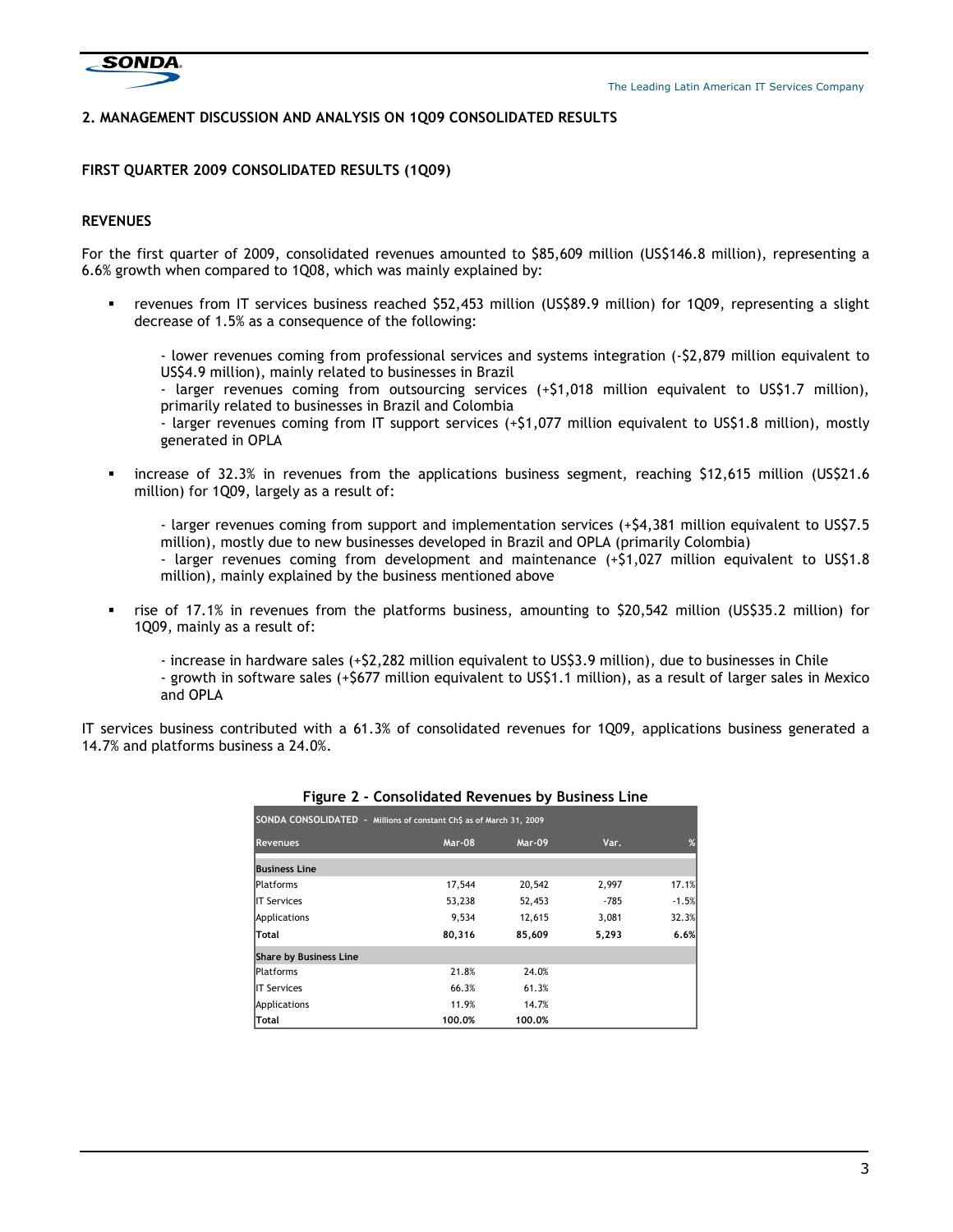

#### COST OF SALES AND SELLING, GENERAL AND ADMINISTRATIVE EXPENSES

Cost of sales reached \$67,699 million (US\$116,1 million) in 1Q09, reflecting a 7,0% rise regarding 1Q08, mainly explained by:

- increase in labor costs (+\$3,593 million equivalent to US\$6.2 million), mostly related to the increased activity in Brazil and the consolidation of Red Colombia
- larger cost of sales (+\$1,696 million equivalent to US\$2.9 million), mainly due to larger hardware sales

On the other hand, SG&A expenses totaled \$8,450 million (US\$14.5 million) in 1Q09, with a slight rise of 1.2% when compared to 1Q08.

#### OPERATING INCOME AND EBITDA

Operating income amounted to \$9,461 million (US\$16.2 million) for 1Q09, representing a growth of 8.9% compared to 1Q08. This increase was mainly explained by a larger gross profit for the period (+\$873 million equivalent to US\$1.5 million), which grew by 5.1% and reached \$17,911 million (US\$30.7 million) in 1Q09, and stable SG&A expenses when compared to 1Q08.

On the other hand, consolidated EBITDA amounted to \$14,686 million (US\$25.2 million) for the first quarter of 2009, with a rise of 5.2% when compared to 1Q08, mainly explained by larger results, especially in Brazil and OPLA.

EBITDA margin reached 17.2% for 1Q09, slightly lower than the same previous period, mostly due to a lower EBITDA margin related to operations in Chile 1Q09.

| SONDA CONSOLIDATED STATEMENTS OF INCOME           |               |           |          |          |  |
|---------------------------------------------------|---------------|-----------|----------|----------|--|
| In millions of constant Ch\$ as of March 31, 2009 |               |           |          |          |  |
| <b>INCOME STATEMENT</b>                           | <b>Mar-08</b> | Mar-09    | VAR.     | %        |  |
| <b>Revenues</b>                                   | 80,316        | 85,609    | 5,293    | 6.6%     |  |
| Cost of Sales                                     | $-63,278$     | $-67,699$ | $-4,420$ | 7.0%     |  |
| lGross Profit                                     | 17,038        | 17,911    | 873      | 5.1%     |  |
| <b>Operating Income</b>                           | 8,687         | 9,461     | 774      | 8.9%     |  |
| <b>EBITDA</b>                                     | 13,965        | 14,686    | 721      | 5.2%     |  |
| Non Operating Income                              | $-3,493$      | -93       | 3,400    | $-97.3%$ |  |
| Net Income                                        | 6,166         | 7,200     | 1,033    | 16.8%    |  |
| <b>FINANCIAL RATIOS</b>                           |               |           |          |          |  |
| Gross Margin                                      | 21.2%         | 20.9%     |          |          |  |
| <b>Operating Margin</b>                           | 10.8%         | 11.1%     |          |          |  |
| <b>EBITDA Margin</b>                              | 17.4%         | 17.2%     |          |          |  |
| Net Margin                                        | 7.7%          | 8.4%      |          |          |  |

#### Figure 3 - Income Statement

#### NON-OPERATING INCOME

Non-operating loss decreased from \$3,493 million (US\$6.0 million) in 1Q08 to \$92 million (US\$0.2 million) in 1Q09, which was largely explained by:

- lower charge for foreign exchange differences (\$1,497 million equivalent to US\$2.6 million), reaching a value of \$84 million (US\$0.1 million) in 1Q09
- larger other non-operating income (\$1,073 million equivalent to US\$1.8 million), with a final amount of \$1,448 million (US\$2.5 million) in 1Q09, primarily explained by the profit generated by the divestiture of the subsidiary Acfin S.A. in Jan'09 (\$1,053 million equivalent to US\$1.8 million)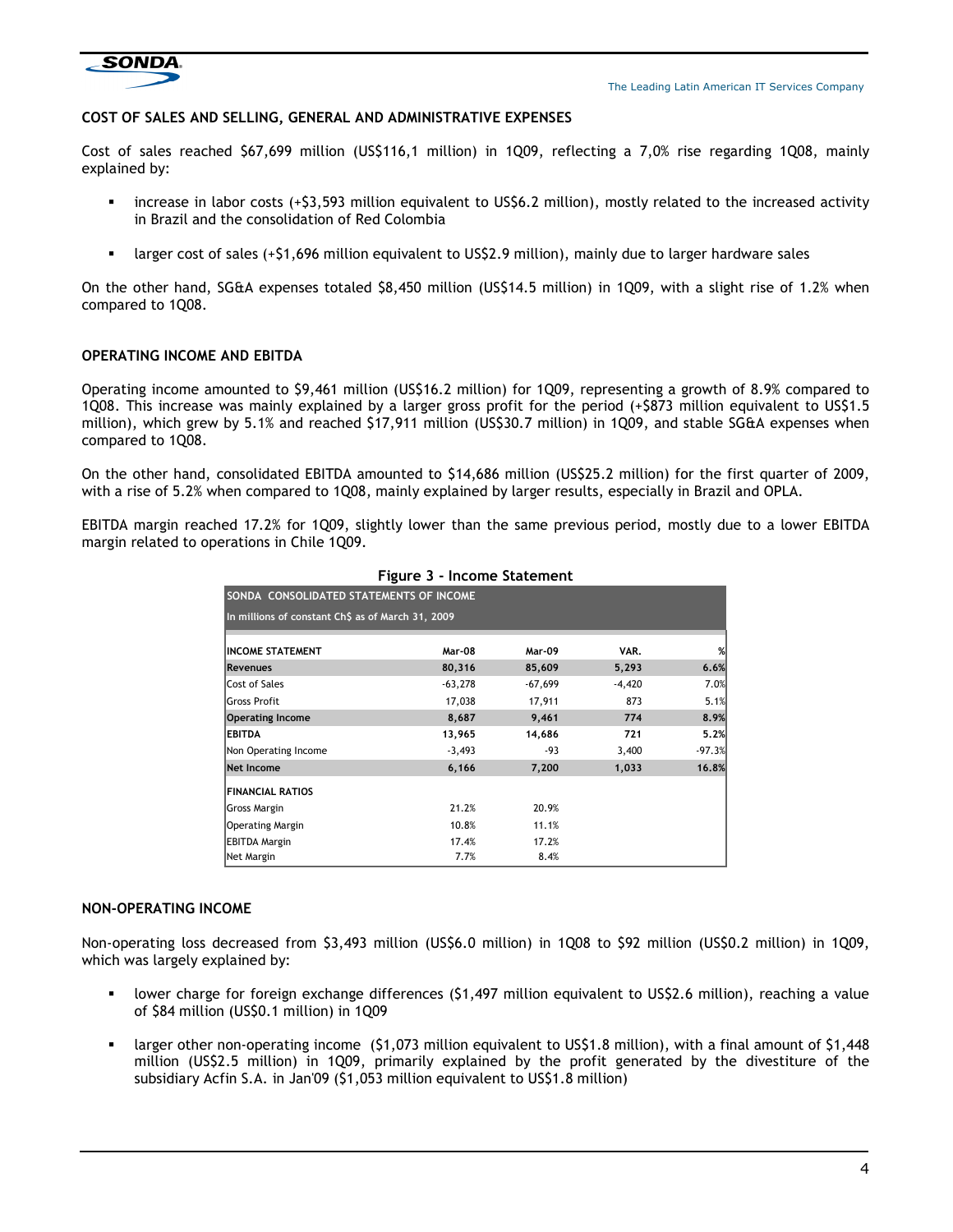

 profit of \$1,039 million (US\$1.8 million) in price-level restatement for 1Q09, reaching \$525 million (US\$0.9 million), mostly due to the effect of negative inflation on shareholders equity during the first three months of 2009

#### NET INCOME

Net profit totaled \$7,200 million (US\$12.3 million) for 1Q09, which represented a 16.8% growth when compared to 1Q08. This was mainly explained by larger results at the operating level and by a lower non-operating loss, which both generated an income before taxes of \$9,369 million (US\$16.1 million) with an increase of 80.4% compared to 1Q08. In return, the income tax increased by \$3,245 million (US\$5.6 million). Net margin showed a rise of 70 bp, increasing from 7.7% in 1Q08 to 8.4% 1Q09.

#### 3. ANALYSIS OF QUARTERLY REGIONAL RESULTS

#### CHILE

Main changes in Chile between 1Q08 and 1Q09 are described below, in millions of constant Chilean pesos as of March 31, 2009:

- revenues of \$41,771 million (US\$71.6 million) for 1Q09, with a rise of 5.3% compared to 1Q08, mainly due to larger revenues from the platforms business (+15.3%)
- operating income of \$6.721 million (US\$11.5 million) and EBITDA of \$10,634 million (US\$18.2 million), reflecting decreases of 2.3% and 3.9% each, resulting primarily from:
	- larger costs of platforms sales, mainly related to exchange rate fluctuations
	- lower contribution to results from subsidiaries due to the divestiture of Acfin S.A.
- operating margin of 16.1% and EBITDA margin of 25.5% for 1Q09, showing a decline of 120 bp and 240 bp in each case, as a result of the increased relative weight of revenues generated by platforms business line compared to 1Q08

|                                                   | - 20                                 |               |         |         |
|---------------------------------------------------|--------------------------------------|---------------|---------|---------|
|                                                   | Mar-08                               | <b>Mar-09</b> | Var.    | %       |
| In millions of constant Ch\$ as of March 31, 2009 |                                      |               |         |         |
| <b>CHILE</b>                                      |                                      |               |         |         |
| <b>Revenues</b>                                   | 39,681                               | 41,771        | 2,090   | 5.3%    |
| Platforms                                         | 13,380                               | 15,432        | 2,052   | 15.3%   |
| <b>IT Services</b>                                | 23,926                               | 24,026        | 99      | 0.4%    |
| Applications                                      | 2,375                                | $2,313 -$     | 62      | $-2.6%$ |
| Cost of Sales                                     | 29,455 -<br>$\overline{\phantom{a}}$ | $31,883 -$    | 2,428   | 8.2%    |
| <b>Gross Profit</b>                               | 10,226                               | $9,888 -$     | 338     | $-3.3%$ |
| <b>SG&amp;A Expenses</b>                          | $3,345 -$<br>٠                       | 3,167         | 179     | $-5.3%$ |
| <b>Operating Income</b>                           | 6,881                                | $6,721 -$     | 159     | $-2.3%$ |
| <b>EBITDA</b>                                     | 11,063                               | $10,634 -$    | 428     | $-3.9%$ |
| <b>Operating Margin</b>                           | 17.3%                                | 16.1%         | $-1.2%$ | $-7.2%$ |
| EBITDA Margin                                     | 27.9%                                | 25.5%         | $-2.4%$ | $-8.7%$ |

#### Figure 4 – Business in Chile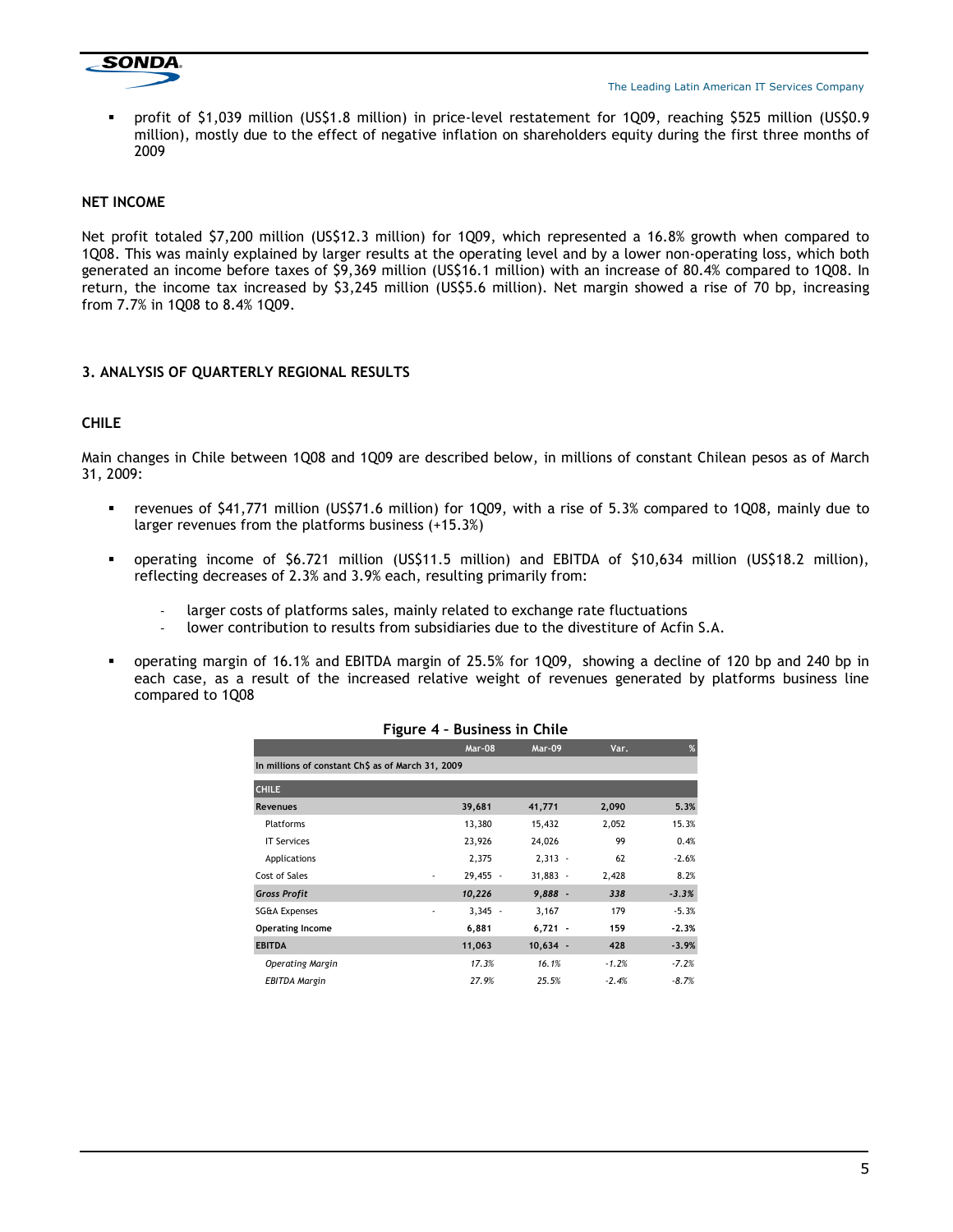

#### BRAZIL

Main changes in Brazil between 1Q08 and 1Q09 are described below, in millions of constant Chilean pesos as of March 31, 2009:

- revenues of \$30,418 million (US\$52.2 million) for 1Q09, with an increase of 1.6% over 1Q08, mostly due to larger revenues coming from the applications business (+\$2,028 million equivalent to US\$3.5 million) resulting from an increase in the volume of new businesses related to complementary solutions such as SPED and others
- **•** increase in operating income  $(+72.0%)$  and EBITDA  $(+46.6%)$  when compared to 1Q08, with final amounts of \$1,759 million (US\$3.0 million) and \$ 2,471 million (US\$4.2 million) each, as a result of larger revenues and lower costs related to third party services
- improvement of 240 bp in operating margin, reaching 5.8% in 1Q09
- rise of 250 bp in EBITDA when compared to 1Q08, reaching 8.1% in 1Q09
- increase of 7.5% in revenues, of 114% in operating income and 77% in EBITDA regarding 1Q08, considering local currency as comparative base (Brazilian Reais)

| -5-                                               |                                      |               |       |          |
|---------------------------------------------------|--------------------------------------|---------------|-------|----------|
|                                                   | <b>Mar-08</b>                        | <b>Mar-09</b> | Var.  | %        |
| In millions of constant Ch\$ as of March 31, 2009 |                                      |               |       |          |
| <b>BRAZIL</b>                                     |                                      |               |       |          |
| <b>Revenues</b>                                   | 29,951                               | 30,418        | 467   | 1.6%     |
| Platforms                                         | 191                                  | $146 -$       | 45    | $-23.5%$ |
| <b>IT Services</b>                                | 23,152                               | $21,636 -$    | 1,516 | $-6.5%$  |
| Applications                                      | 6,608                                | 8,636         | 2,028 | 30.7%    |
| Cost of Sales                                     | 25,339 -<br>$\overline{\phantom{a}}$ | 24,845        | 494   | $-2.0%$  |
| <b>Gross Profit</b>                               | 4,611                                | 5,572         | 961   | 20.8%    |
| <b>SG&amp;A Expenses</b>                          | $3,589 -$<br>٠                       | $3,814 -$     | 225   | 6.3%     |
| <b>Operating Income</b>                           | 1,022                                | 1,759         | 736   | 72.0%    |
| <b>EBITDA</b>                                     | 1,686                                | 2,471         | 785   | 46.6%    |
| <b>Operating Margin</b>                           | 3.4%                                 | 5.8%          | 2.4%  | 69.4%    |
| <b>EBITDA Margin</b>                              | 5.6%                                 | 8.1%          | 2.5%  | 44.3%    |

#### Figure 5 – Business in Brazil

#### MEXICO

Main changes in Mexico between 1Q08 and 1Q09 are described below, in millions of constant Chilean pesos as of March 31, 2009:

- 6.4% growth in revenues, with an amount \$3,737 million (US\$6.4 million) for 1Q09, due mainly to larger revenues coming from platforms business (+\$298 million equivalent to US\$0.5 million), mostly software sales
- operating income of \$332 million (US\$0.6 million) and EBITDA of \$395 million (US\$0.7 million), reflecting larger revenues coupled with a 17.7% of reduction in SG&A expenses (savings in general expenses)
- increase of 220 bp in operating margin, reaching a level of 8.9% in 1Q09
- EBITDA margin of 10.6%, lower in 70 bp when compared to 1Q08, primarily reflecting the larger proportion of revenues coming from the platforms business in 1Q09
- increase of 13.0% in revenues, of 34% in EBITDA and 35% in operating income when compared to 1Q08, considering local currency as comparative base (Mexican Pesos)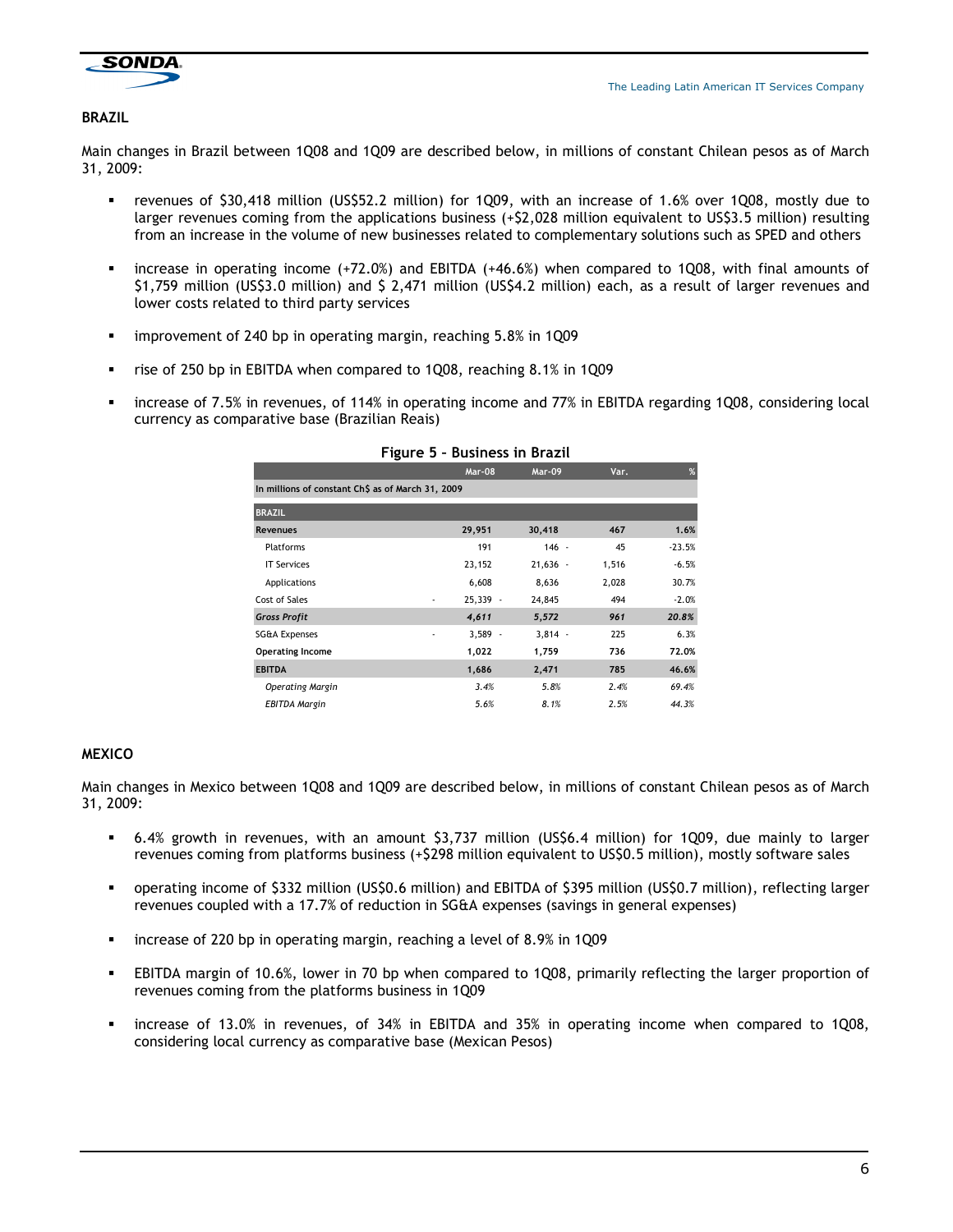

#### Figure 6 – Business in Mexico

The Leading Latin American IT Services Company

|                                                   | Mar-08         | Mar-09    | Var.           | %        |
|---------------------------------------------------|----------------|-----------|----------------|----------|
| In millions of constant Ch\$ as of March 31, 2009 |                |           |                |          |
| <b>MEXICO</b>                                     |                |           |                |          |
| <b>Revenues</b>                                   | 3,513          | 3,737     | 224            | 6.4%     |
| <b>Platforms</b>                                  | 285            | 583       | 298            | 104.5%   |
| <b>IT Services</b>                                | 3,196          | $3,113 -$ | 83             | $-2.6%$  |
| Applications                                      | 32             | 41        | 9              | 28.1%    |
| Cost of Sales                                     | $2,698 -$<br>٠ | 2,929 -   | 230            | 8.5%     |
| <b>Gross Profit</b>                               | 815            | 808 -     | $\overline{z}$ | $-0.8%$  |
| <b>SG&amp;A Expenses</b>                          | 579 -<br>٠     | 476       | 103            | $-17.7%$ |
| <b>Operating Income</b>                           | 236            | 332       | 96             | 40.6%    |
| <b>EBITDA</b>                                     | 398            | $395 -$   | $\overline{2}$ | $-0.5%$  |
| <b>Operating Margin</b>                           | 6.7%           | 8.9%      | 2.2%           | 32.2%    |
| EBITDA Margin                                     | 11.3%          | 10.6%     | $-0.7%$        | $-6.5%$  |

#### OPLA (Other countries in Latin America)

Main changes in OPLA between 1Q08 and 1Q09 are described below, in millions of constant Chilean pesos as of March 31, 2009:

- revenues of \$9,684 million (US\$16.6 million) for 1Q09, reflecting an increase of 35.0% when compared to 1Q08, primarily explained by larger revenues coming from the IT services business line (+\$715 million equivalent to US\$1.2 million, mainly IT support services) and from the applications business line (+\$1,106 million equivalent to US\$1.9 million, mainly support and implementation)
- growth of 24.1% in the IT services business primarily generated by Colombia, due to the consolidation of Red Colombia, plus increases in Argentina and Costa Rica
- rise of 212.6% in the applications business line mostly explained by Colombia, Uruguay and Peru
- 18.8% growth in platforms business, reaching \$4,381 million (US\$7.5 million) in 1Q09, mainly as a result of increased business activity in Peru and Ecuador
- 18.5% growth in operating income and 44.7% in EBITDA, reaching values of \$649 million (US\$1.1 million) and \$1,186 million (US\$2.0 million) respectively, largely explained by better results in Colombia, Costa Rica and Peru
- operating margin of 6.7% and EBITDA margin of 12.2% for 1Q09, primarily reflecting the increased scale of operations due to the integration of Red Colombia and resulting increase in costs and expenses, as well as larger revenues coming from business lines with higher margin (IT services and applications)

| <b>Figure 7 - DUSINESS IN OPLA</b>                |               |               |         |          |  |
|---------------------------------------------------|---------------|---------------|---------|----------|--|
|                                                   | <b>Mar-08</b> | <b>Mar-09</b> | Var.    | %        |  |
| In millions of constant Ch\$ as of March 31, 2009 |               |               |         |          |  |
| <b>OPLA</b>                                       |               |               |         |          |  |
| <b>Revenues</b>                                   | 7,171         | 9,684         | 2,513   | 35.0%    |  |
| Platforms                                         | 3,689         | 4,381         | 692     | 18.8%    |  |
| <b>IT Services</b>                                | 2,962         | 3,677         | 715     | 24.1%    |  |
| Applications                                      | 520           | 1,626         | 1,106   | 212.6%   |  |
| Cost of Sales                                     | $5,785 -$     | $8,042 -$     | 2,257   | 39.0%    |  |
| <b>Gross Profit</b>                               | 1,386         | 1,642         | 256     | 18.5%    |  |
| <b>SG&amp;A Expenses</b>                          | $839 -$       | $993 -$       | 155     | 18.4%    |  |
| <b>Operating Income</b>                           | 547           | 649           | 101     | 18.5%    |  |
| <b>EBITDA</b>                                     | 819           | 1,186         | 367     | 44.7%    |  |
| <b>Operating Margin</b>                           | 7.6%          | 6.7%          | $-0.9%$ | $-12.2%$ |  |
| EBITDA Margin                                     | 11.4%         | 12.2%         | 0.8%    | 7.2%     |  |
|                                                   |               |               |         |          |  |

## Figure 7 – Business in OPLA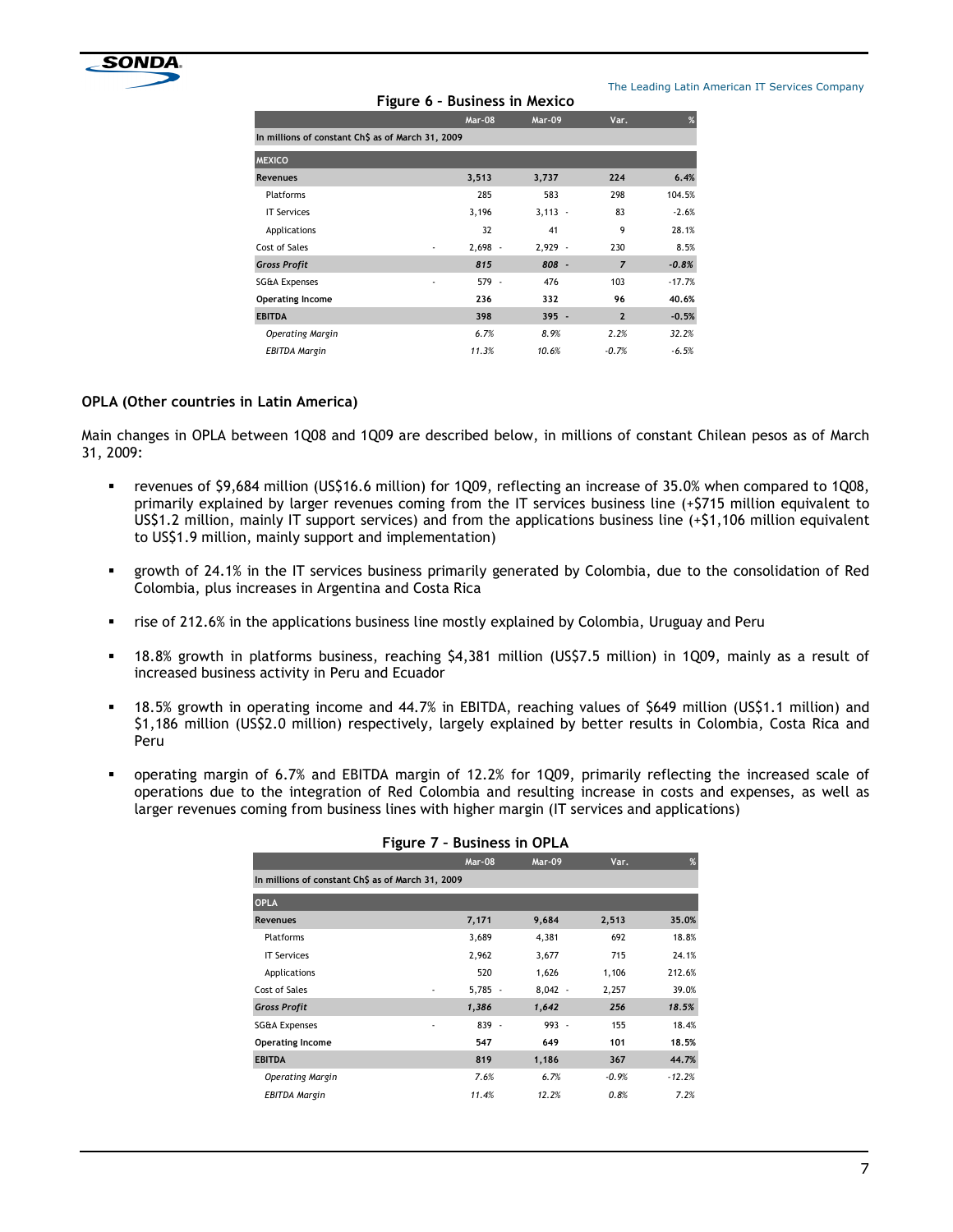

# The Leading Latin American IT Services Company<br>of constant Ch\$ as of March, 2009)

Figure 8 - Regional Summary (in million

| igui e o                                          | - Regional Summary (in millions of constant Ch5 as of March, 2009<br><b>Mar-08</b> | <b>Mar-09</b>     | Var.            | $\%$                |
|---------------------------------------------------|------------------------------------------------------------------------------------|-------------------|-----------------|---------------------|
| In millions of constant Ch\$ as of March 31, 2009 |                                                                                    |                   |                 |                     |
| <b>CHILE</b>                                      |                                                                                    |                   |                 |                     |
| Revenues                                          | 39,681                                                                             | 41,771            | 2,090           | 5.3%                |
| Platforms                                         | 13,380                                                                             | 15,432            | 2,052           | 15.3%               |
| <b>IT Services</b>                                | 23,926                                                                             | 24,026            | 99              | 0.4%                |
| Applications                                      | 2,375                                                                              | $2,313 -$         | 62              | $-2.6%$             |
| Cost of Sales                                     | 29,455 -                                                                           | 31,883 -          | 2,428           | 8.2%                |
| <b>Gross Profit</b>                               | 10,226                                                                             | 9,888 -           | 338             | $-3.3%$             |
| <b>SG&amp;A Expenses</b>                          | $3,345 -$                                                                          | 3,167             | 179             | $-5.3%$             |
| <b>Operating Income</b>                           | 6,881                                                                              | $6,721 -$         | 159             | $-2.3%$             |
| <b>EBITDA</b>                                     | 11,063                                                                             | 10,634 -          | 428             | $-3.9%$             |
| <b>Operating Margin</b>                           | 17.3%                                                                              | 16.1%             | $-1.2%$         | $-7.2%$             |
| <b>EBITDA Margin</b>                              | 27.9%                                                                              | 25.5%             | $-2.4%$         | $-8.7%$             |
| <b>BRAZIL</b>                                     |                                                                                    |                   |                 |                     |
| Revenues                                          | 29,951<br>191                                                                      | 30,418            | 467             | 1.6%                |
| Platforms<br><b>IT Services</b>                   | 23,152                                                                             | 146 -<br>21,636 - | 45<br>1,516     | $-23.5%$<br>$-6.5%$ |
| <b>Applications</b>                               | 6,608                                                                              | 8,636             | 2,028           | 30.7%               |
| Cost of Sales                                     | 25,339 -                                                                           | 24,845            | 494             | $-2.0%$             |
| <b>Gross Profit</b>                               | 4,611                                                                              | 5,572             | 961             | 20.8%               |
| <b>SG&amp;A Expenses</b>                          | $3,589 -$                                                                          | $3,814 -$         | 225             | 6.3%                |
| <b>Operating Income</b>                           | 1,022                                                                              | 1,759             | 736             | 72.0%               |
| <b>EBITDA</b>                                     | 1,686                                                                              | 2,471             | 785             | 46.6%               |
| <b>Operating Margin</b>                           | 3.4%                                                                               | 5.8%              | 2.4%            | 69.4%               |
| <b>EBITDA Margin</b>                              | 5.6%                                                                               | 8.1%              | 2.5%            | 44.3%               |
| <b>MEXICO</b>                                     |                                                                                    |                   |                 |                     |
| Revenues                                          | 3,513                                                                              | 3,737             | 224             | 6.4%                |
| Platforms                                         | 285                                                                                | 583               | 298             | 104.5%              |
| <b>IT Services</b>                                | 3,196                                                                              | $3,113 -$         | 83              | $-2.6%$             |
| Applications                                      | 32                                                                                 | 41                | 9               | 28.1%               |
| Cost of Sales                                     | $2,698 -$                                                                          | 2,929 -           | 230             | 8.5%                |
| <b>Gross Profit</b>                               | 815                                                                                | 808 -             | 7               | $-0.8%$             |
| <b>SG&amp;A Expenses</b>                          | 579 -                                                                              | 476               | 103             | $-17.7%$            |
| <b>Operating Income</b>                           | 236                                                                                | 332               | 96              | 40.6%               |
| <b>EBITDA</b>                                     | 398                                                                                | $395 -$           | $\mathbf{2}$    | $-0.5%$             |
| <b>Operating Margin</b><br><b>EBITDA Margin</b>   | 6.7%<br>11.3%                                                                      | 8.9%<br>10.6%     | 2.2%<br>$-0.7%$ | 32.2%               |
|                                                   |                                                                                    |                   |                 | $-6.5%$             |
| <b>OPLA</b>                                       |                                                                                    |                   |                 |                     |
| Revenues<br>Platforms                             | 7,171<br>3,689                                                                     | 9,684<br>4,381    | 2,513<br>692    | 35.0%<br>18.8%      |
| <b>IT Services</b>                                | 2,962                                                                              | 3,677             | 715             | 24.1%               |
| Applications                                      | 520                                                                                | 1,626             | 1,106           | 212.6%              |
| Cost of Sales                                     | $5,785 -$                                                                          | $8,042 -$         | 2,257           | 39.0%               |
| <b>Gross Profit</b>                               | 1,386                                                                              | 1,642             | 256             | 18.5%               |
| <b>SG&amp;A Expenses</b>                          | 839 -                                                                              | 993 -             | 155             | 18.4%               |
| <b>Operating Income</b>                           | 547                                                                                | 649               | 101             | 18.5%               |
| <b>EBITDA</b>                                     | 819                                                                                | 1,186             | 367             | 44.7%               |
| <b>Operating Margin</b>                           | 7.6%                                                                               | 6.7%              | $-0.9%$         | $-12.2%$            |
| <b>EBITDA Margin</b>                              | 11.4%                                                                              | 12.2%             | 0.8%            | 7.2%                |
|                                                   |                                                                                    |                   |                 |                     |
| <b>CONSOLIDATED TOTAL</b><br>Revenues             | 80,316                                                                             | 85,609            | 5,293           | 6.6%                |
| Platforms                                         | 17,544                                                                             | 20,542            | 2,997           | 17.1%               |
| <b>IT Services</b>                                | 53,238                                                                             | $52,453 -$        | 785             | $-1.5%$             |
| Applications                                      | 9,534                                                                              | 12,615            | 3,081           | 32.3%               |
| Cost of Sales                                     | $63,278$ -                                                                         | 67,699 -          | 4,420           | 7.0%                |
| <b>Gross Profit</b>                               | 17,038                                                                             | 17,911            | 873             | 5.1%                |
| <b>SG&amp;A Expenses</b>                          | $8,351 -$                                                                          | $8,450 -$         | 98              | 1.2%                |
| <b>Operating Income</b>                           | 8,687                                                                              | 9,461             | 774             | 8.9%                |
| <b>EBITDA</b>                                     | 13,965                                                                             | 14,686            | 721             | 5.2%                |
| <b>Operating Margin</b>                           | 10.8%                                                                              | 11.1%             | 0.2%            | 2.2%                |
| <b>EBITDA Margin</b>                              | 17.4%                                                                              | 17.2%             | $-0.2%$         | $-1.3%$             |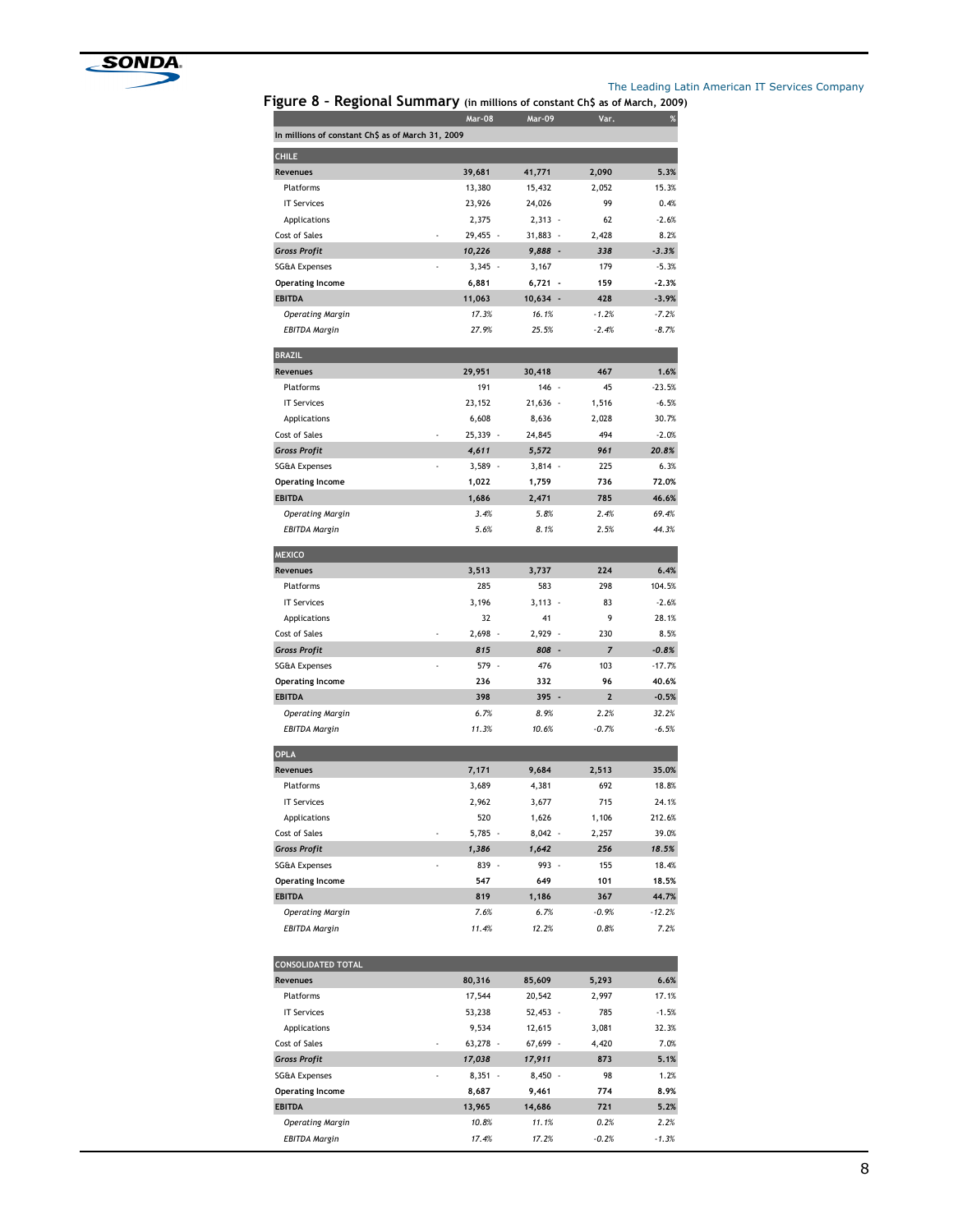

#### The Leading Latin American IT Services Company

Figure 9 – Regional Summary (in thousands of US dollars as reported in each period)

|                                                                       | <b>Mar-08</b> | Mar-09                          | Var.            | %                |
|-----------------------------------------------------------------------|---------------|---------------------------------|-----------------|------------------|
| In thousands of US dollars as reported in each period (historic data) |               |                                 |                 |                  |
| <b>CHILE</b>                                                          |               |                                 |                 |                  |
| Revenues                                                              | 85,930        | $71,617 -$                      | 14,314          | $-16.7%$         |
| Platforms                                                             | 28,975        | 26,458<br>٠.                    | 2,516           | $-8.7%$          |
| <b>IT Services</b>                                                    | 51,813        | 41,192 -                        | 10,621          | $-20.5%$         |
| Applications                                                          | 5,143         | $3,966 -$                       | 1,177           | $-22.9%$         |
| Cost of Sales                                                         | 63,786 -      | 54,664                          | 9,123           | $-14.3%$         |
| <b>Gross Profit</b>                                                   | 22,144        | 16,953 -                        | 5,191           | $-23.4%$         |
| <b>SG&amp;A Expenses</b>                                              | 7,244 -       | 5,429                           | 1,815           | $-25.1%$         |
| <b>Operating Income</b>                                               | 14,900        | 11,526 -                        | 3,375           | $-22.6%$         |
| <b>EBITDA</b>                                                         | 23,957        | $18,233 -$                      | 5,724           | $-23.9%$         |
| <b>Operating Margin</b>                                               | 17.3%         | 16.1%                           | $-1.2%$         | $-7.2%$          |
| <b>EBITDA Margin</b>                                                  | 27.9%         | 25.5%                           | $-2.4%$         | $-8.7%$          |
| <b>BRAZIL</b>                                                         |               |                                 |                 |                  |
| Revenues                                                              | 64,859        | $52,151 -$                      | 12,708          | $-19.6%$         |
| Platforms                                                             | 413           | 250<br>$\overline{\phantom{a}}$ | 163             | $-39.5%$         |
| <b>IT Services</b>                                                    | 50,137        | 37,095                          | 13,042          | $-26.0%$         |
| Applications                                                          | 14,309        | 14,806                          | 497             | 3.5%             |
| Cost of Sales                                                         | 54,873 -      | 42,597                          | 12,276          | $-22.4%$         |
| <b>Gross Profit</b>                                                   | 9,986         | $9,555 -$                       | 431             | $-4.3%$          |
| <b>SG&amp;A Expenses</b>                                              | $7,772 -$     | 6,539                           | 1,233           | $-15.9%$         |
| <b>Operating Income</b>                                               | 2,214         | 3,015                           | 801             | 36.2%            |
| <b>EBITDA</b>                                                         | 3,650         | 4,236                           | 586             | 16.1%            |
| <b>Operating Margin</b>                                               | 3.4%          | 5.8%                            | 2.4%            | 69.4%            |
| <b>EBITDA Margin</b>                                                  | 5.6%          | 8.1%                            | 2.5%            | 44.3%            |
| <b>MEXICO</b>                                                         |               |                                 |                 |                  |
| Revenues                                                              | 7,608         | $6,407 -$                       | 1,201           | $-15.8%$         |
| Platforms                                                             | 617           | 999                             | 382             | 61.9%            |
| <b>IT Services</b>                                                    | 6,922         | $5,338 -$                       | 1,584           | $-22.9%$         |
| Applications                                                          | 69            | 70                              | 1               | 1.4%             |
| Cost of Sales                                                         | $5,843 -$     | 5,021                           | 822             | $-14.1%$         |
| <b>Gross Profit</b>                                                   | 1,765         | $1,385 -$                       | 380             | $-21.5%$         |
| <b>SG&amp;A Expenses</b>                                              | $1,253 -$     | 816                             | 437             | $-34.9%$         |
| <b>Operating Income</b>                                               | 512           | 570                             | 58              | 11.3%            |
| <b>EBITDA</b>                                                         | 861           | 678 -                           | 183             | $-21.3%$         |
| <b>Operating Margin</b>                                               | 6.7%          | 8.9%                            | 2.2%            | 32.2%            |
| <b>EBITDA Margin</b>                                                  | 11.3%         | 10.6%                           | $-0.7%$         | $-6.5%$          |
| <b>OPLA</b>                                                           |               |                                 |                 |                  |
| Revenues                                                              | 15,529        | 16,603                          | 1,074           | 6.9%             |
| Platforms                                                             | 7,988         | $7,511 -$                       | 477             | $-6.0%$          |
| <b>IT Services</b>                                                    | 6,415         | 6,305                           | 110             | $-1.7%$          |
| Applications                                                          | 1,126         | 2,787                           | 1,661           | 147.5%           |
| Cost of Sales                                                         | 12,528 -      | 13,788 -                        | 1,260           | 10.1%            |
| <b>Gross Profit</b>                                                   | 3,001         | $2,815 -$                       | 186             | $-6.2%$          |
| <b>SG&amp;A Expenses</b>                                              | $1,816 -$     | 1,703                           | 113             | $-6.2%$          |
| <b>Operating Income</b>                                               | 1,185         | $1,112 -$                       | 73              | $-6.2%$          |
| <b>EBITDA</b>                                                         | 1,774         | 2,033                           | 259             | 14.6%            |
| <b>Operating Margin</b><br><b>EBITDA Margin</b>                       | 7.6%<br>11.4% | 6.7%<br>12.2%                   | $-0.9%$<br>0.8% | $-12.2%$<br>7.2% |
|                                                                       |               |                                 |                 |                  |
| <b>CONSOLIDATED TOTAL</b>                                             |               |                                 |                 |                  |
| Revenues                                                              | 173,926       | 146,778 -                       | 27,149          | $-15.6%$         |
| <b>Platforms</b>                                                      | 37,993        | $35,218 -$                      | 2,774           | $-7.3%$          |
| <b>IT Services</b>                                                    | 115,287       | 89,930 -                        | 25,357          | $-22.0%$         |
| Applications                                                          | 20,647        | 21,629                          | 982             | 4.8%             |
| Cost of Sales                                                         | 137,030 -     | 116,070                         | 20,961          | $-15.3%$         |
| <b>Gross Profit</b>                                                   | 36,896        | 30,708 -                        | 6,188           | $-16.8%$         |
| SG&A Expenses                                                         | 18,085 -      | 14,487                          | 3,598           | $-19.9%$         |
| <b>Operating Income</b>                                               | 18,811        | $16,223 -$                      | 2,589           | $-13.8%$         |
| <b>EBITDA</b>                                                         | 30,242        | 25,180 -                        | 5,062           | $-16.7%$         |
| <b>Operating Margin</b>                                               | 10.8%         | 11.1%                           | 0.2%            | 2.2%             |
| <b>EBITDA Margin</b>                                                  | 17.4%         | 17.2%                           | $-0.2%$         | $-1.3%$          |